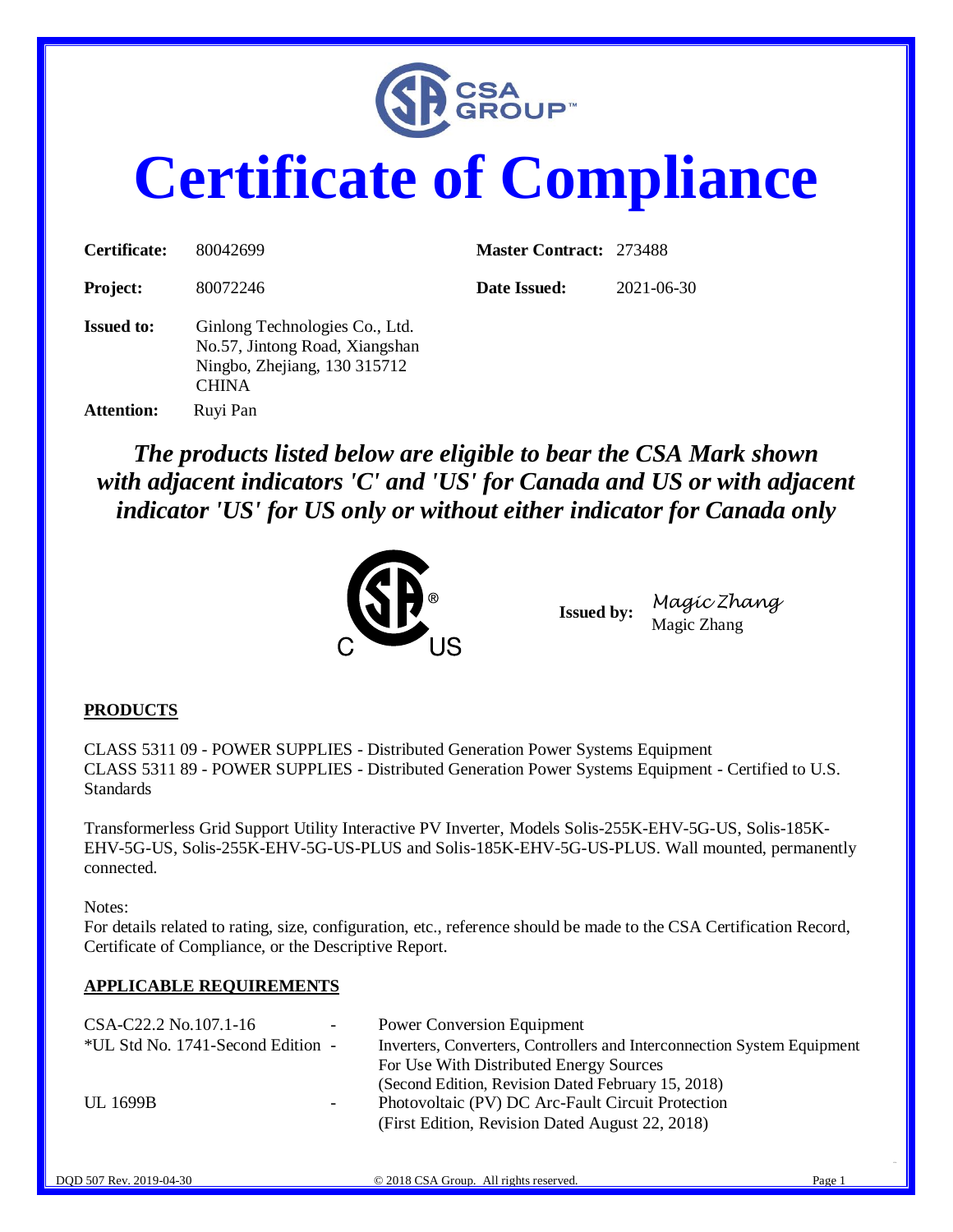

| Certificate: 80042699 |          | <b>Master Contract: 273488</b> |  |
|-----------------------|----------|--------------------------------|--|
| <b>Project:</b>       | 80072246 | <b>Date Issued:</b> 2021-06-30 |  |
|                       |          |                                |  |

UL1741 CRD - Grid Support Utility Interactive Interoperability Optional Functions: Prevent Enter Service and Limit Active Power (CA Rule 21, Phase 3, functions 2 and 3) (Dated October 22, 2019)

\* Note: Conformity to UL 1741(Second Edition, Revision February 15, 2018) includes compliance with applicable requirements of IEEE 1547-2003 (R2008), IEEE 1547a-2014, IEEE 1547.1-2005(R2011), IEEE 1547.1a-2015, California Electric Rule 21 and Supplement SA8~SA18.